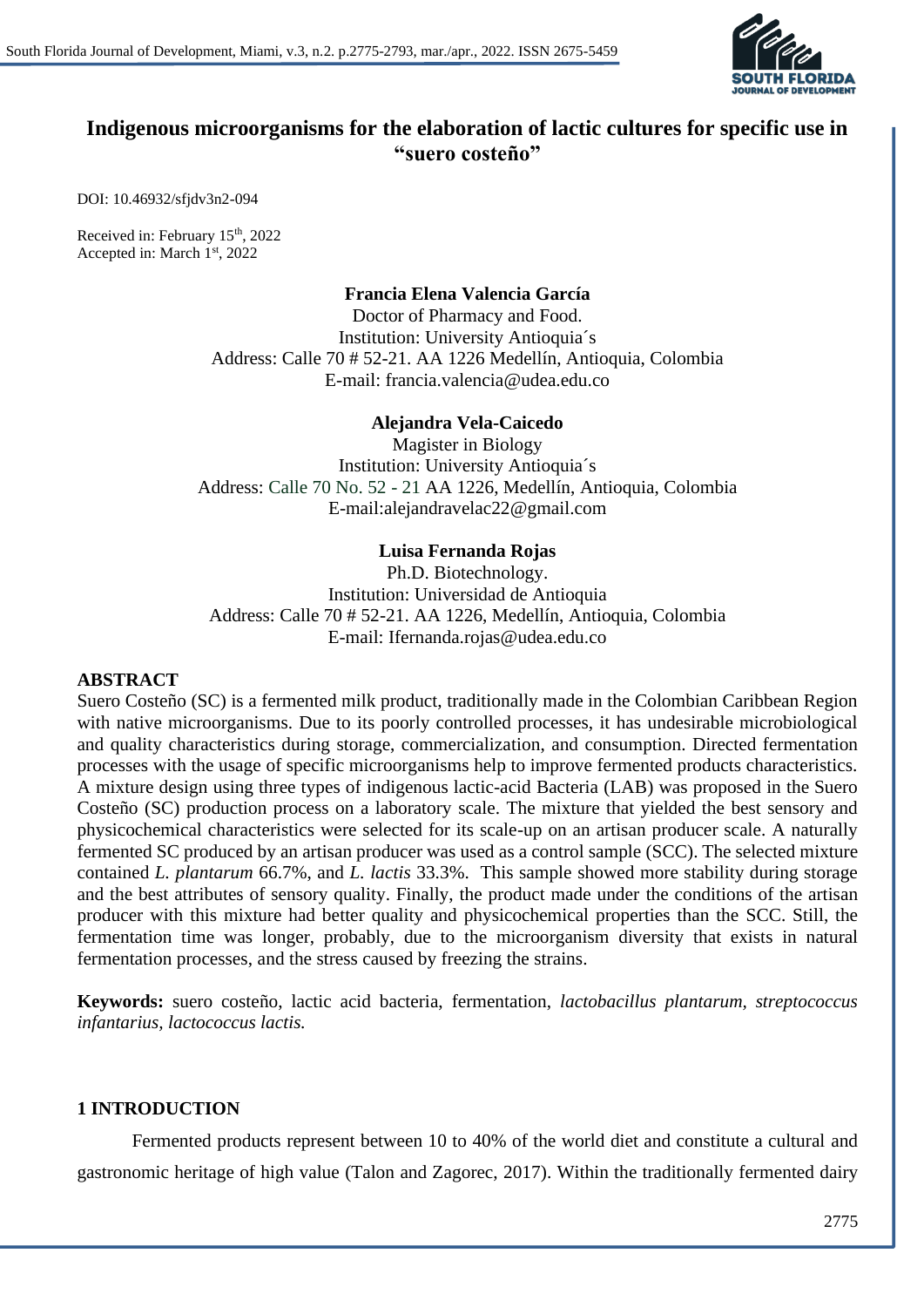

products, Suero Costeño (SC) is a traditional product made in the Colombian Atlantic Coast. SC is produced through the natural fermentation of raw milk due to the action of indigenous microorganisms (Cueto et al., 2007). This product has a good general acceptance. However, some of these products are reported to have unsafe microbiological and quality characteristics for storage, commercialization, and consumption, due to poorly controlled processes of processing (Granados et al., 2012) (Chams et al., 2012).

The pasteurization process and the use of starter cultures in the elaboration of dairy products, have been broadly used in the food industry (Simanca et al., 2010)(Cueto et al., 2007). However, these treatments do not have a broad sensory acceptance when used to make some products (Acevedo et al., 2013)(Granados et al., 2012). For instance, Colombian Artisanal SC is preferred over industrially produced SC. Probably, these differences are due to the diversity among the communities of microorganisms involved in fermentation, which develop under different environmental influences and exhibit variable metabolic properties (Eisenbrand et al., 2010).

The group of lactic acid bacteria (LAB) are some of the microbial communities encountered in artisanal fermented foods. These bacteria provide a series of physicochemical and sensory properties that give particular characteristics to the final products. Furthermore, the LAB has antagonical responses against undesirable microorganisms, and in some cases, functional properties attributed to its probiotic capacity (Quigley, 2019). Therefore, the potential use of these microorganisms as starter cultures for fermentation processes is of great interest (Eisenbrand et al., 2010) (Hati et al., 2013).

Mixture design for the elaboration of different products in the food industry has attracted attention among the producers. This methodology enables producers to carry out combinations of raw materials to look for new functional characteristics and optimize their use to improve the processes and thus obtain higher quality products (Salamanca et al., 2015)(Puente et al., 2015). However, this methodology has been little reported to define combinations of microbial strains that can be used as starter cultures for specific artisanal products. Additionally, the use of this strategy allows to visualize the individual effect of each type of microorganisms and in binary and tertiary mixtures to propose starter cultures, which facilitates obtaining more accurate results with a focus on resolving the immediate needs of consumers (Puente et al., 2015).

Therefore, this paper presents the evaluation of a mix design to obtain a ferment of indigenous Lactic Acid Bacteria (LAB) with application in the production of a fermented milk product, such as Suero Costeño (SC), in a laboratory and producer scale.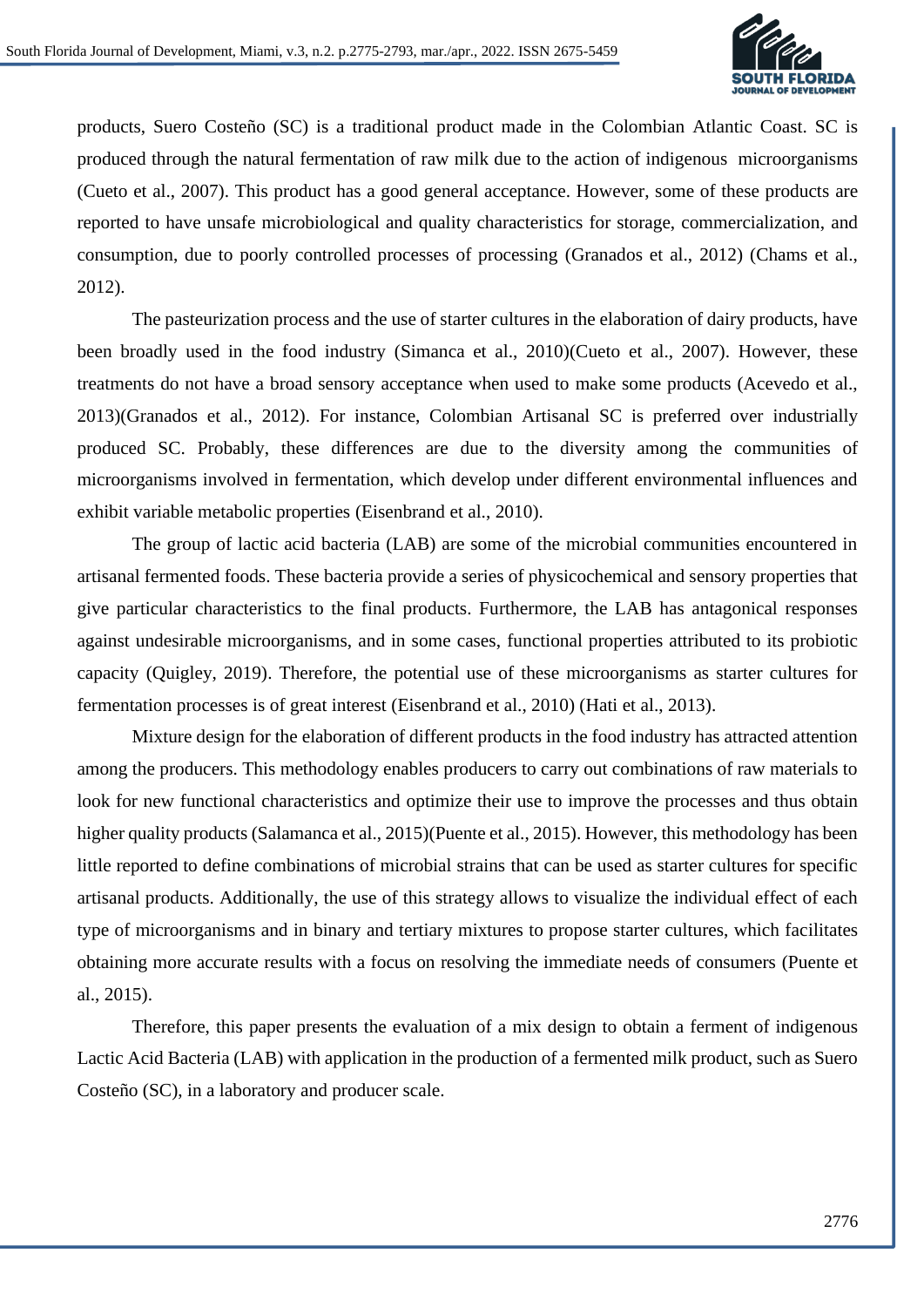

## **2 MATERIALS AND METHODS**

#### 2.1 MICROORGANISMS AND CHEMICALS

LAB strains: *Lactobacillus plantarum* (60-1), *Streptococcus infantarius* (46-3) and *Lactococcus lactis* (34-3), isolated from SC from the Colombian Caribbean Region (7°59'05 "N; 75°11'53"W) were identified in previous works, and they were deposited in the Sequence Read Archive (SRA) of the NCBI (https://www.ncbi.nlm.nih.gov/sra)(Motato et al., 2017). They were cryopreserved in the laboratory of the Biotransformation group at -80 °C. The culture medium used to activate the strain of *L. plantarum* was the MRS broth (Man, Rogosa, and Sharpe, MERCK) and MRS agar (Man, Rogosa, and Sharpe, MERCK) was used for the counts. For *S. infantarius* and *L. lactis*, BHI broth (MERCK) supplemented with glucose  $(13.20 \text{ g/L})$  (Biosystems) was used, and the counts were performed on M17 agar (Oxoid) + 1% Lactose (Merck). All cultures were incubated under micro-anaerobic conditions. The skimmed milk powder and the whole pasteurized liquid milk were purchased in local stores.

#### 2.2 DESIGN OF MIXTURES OF INDIGENOUS LACTIC CULTURES

To establish the proportions of microorganisms to be used in the different scales of work, an experimental design of "Simplex Laticce" mixtures was proposed using the Design Expert 10 statistical program. Three LAB strains previously referenced were used in proportions that started from a minimum of 0% and a maximum of 2% of inoculum for the preparation of SC. However, for design purposes, this range was taken as 0 and 100%, respectively. The total number of experiments performed was 17, including repetitions of the central and axial points.

#### 2.3 PREPARATION OF PRE-INOCULA

Each microorganism pre-inoculum was added as indicated in the design of mixtures, to obtain the total inoculum for each experiment. The total amount of inoculum added in each one was 300 mL (2%). To this end, pasteurized skim milk was reconstituted with sterile distilled water at 11% w/v in each batch. In the case of *L. plantarum*, the milk was supplemented at 1% w/v, with hydrolyzed casein. Subsequently, flasks of supplemented milk were subjected to a thermal treatment of 90 °C for 10 min and placed on ice for a thermal shock for 10 min. Then, the flasks were stored at room temperature to be inoculated the next day with the microorganisms. The Pre-inocula were incubated at the growth temperature of each type of microorganism overnight (32 °C for *L. plantarum*, 37 °C for *S. infantarius,* and 32 °C for *L. lactis*).

### 2.4 ELABORATION OF SUERO COSTEÑO AT LABORATORY SCALE.

For each treatment, 15 L of pasteurized liquid whole milk were used, which were heated to  $35 \pm 2$ °C and inoculated at 2% v/v. The microorganisms were added separately in the indicated proportion.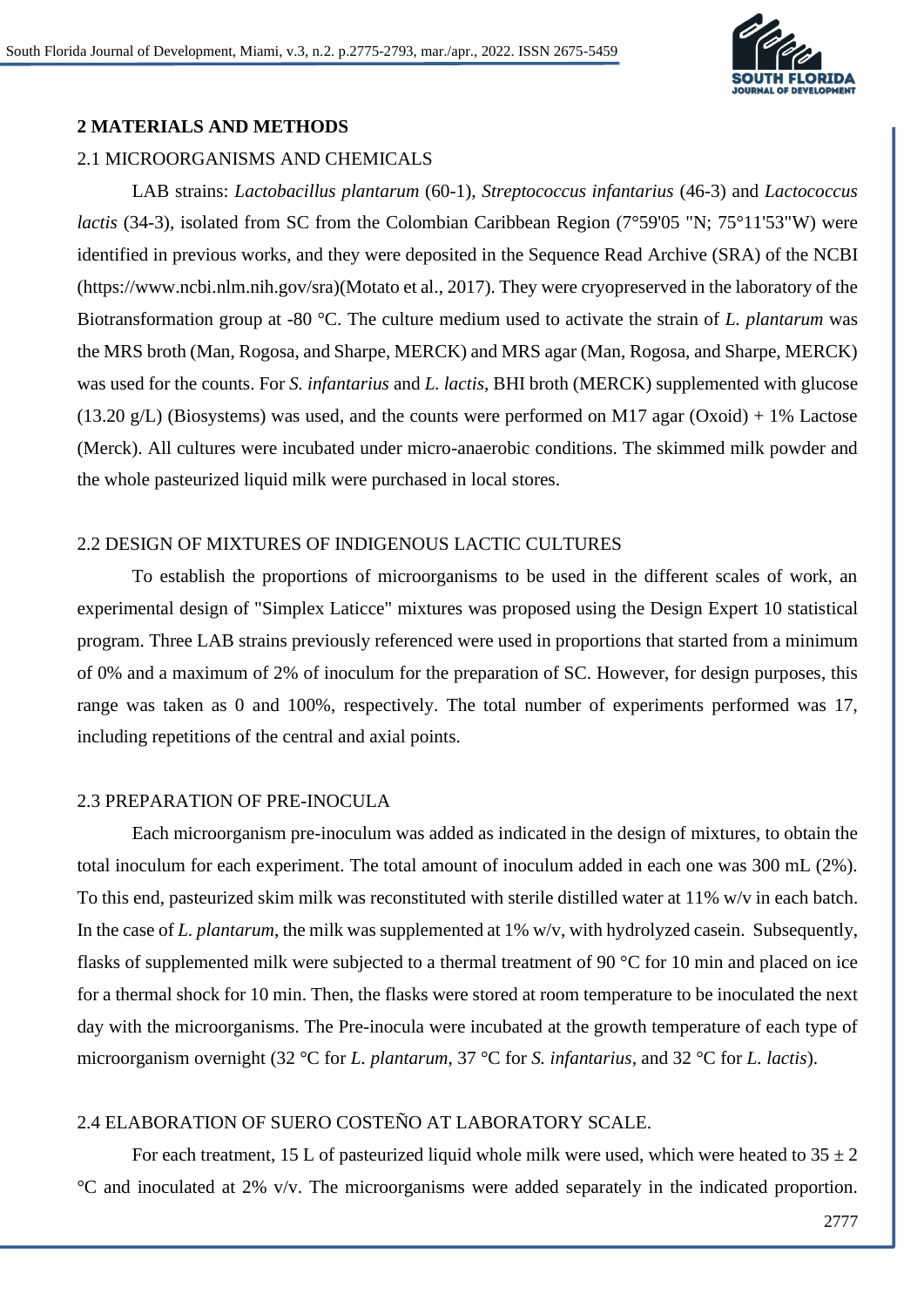

Subsequently, a manual homogenization was performed, seeking an adequate distribution of each of the pre-inocula in the milk. The batches of milk were fermented at room temperature  $25 \pm 3$  °C for 24 hours. After the fermentation time, the product was subjected to a manual dewatering process by gravity at room temperature (25  $\pm$  5 °C) between 8-10 hours. The obtained dried product was salted at 1% (w/w), duly homogenized, and finally packed in plastic containers. Then, samples of the same product were taken every four days, starting at the initial day. These samples were stored at 4 °C to perform microbiological, physicochemical, and sensory analyses to evaluate the products.

The samples presenting significative differences in the physicochemical (Acidity, pH, Moisture, texture, and color) properties for these products were discarded. The determinations of organic compounds (HPLC and gas chromatography) were carried out only to the mixtures selected as candidates for starter cultures at producer scale.

#### 2.5 ELABORATION OF SUERO COSTEÑO AT PRODUCER SCALE.

Based on the laboratory scale tests, one of the mixtures was selected to make an SC similar to the original product. Additionally, A naturally fermented SC produced by an artisan producer was taken as a control sample (SCC). The Suero Costeño was elaborated in one of the farms located in La Apartada (Córdoba), where the microbial strains were initially isolated (Motato et al., 2017). In this phase, three treatments were carried out: (1) Raw whole milk and 10% of natural inoculum "backslopping" (control) (SP1); (2) Pasteurized milk and 10% natural inoculum "backslopping" (SP2); (3) Pasteurized milk and 10% of the mixture obtained in the laboratory phase (SP3). All assemblies were carried out by the artisanal producer under the supervision of the project's research staff. The fermentation and maturation processes were followed as usual, and the kinetics of pH was evaluated in the three treatments. Two samples were taken at the beginning and the end of the fermentation. The samples with the different treatments were maintained at room temperature (24  $\pm$  6 ° C) for 24 - 48h. During that time, the pH conditions were monitored to one of the batches of each treatment.

After breaking the clot, the curd was separated, and 1.2% salt was added. The product was homogenized in an electric blender and packaged in plastic containers. They were stored at  $4 \pm 2$  °C and transported to the laboratory where the different physicochemical analyzes (acidity, pH, moisture, ash, protein, fat, and sugars) were carried out. Additionally, the organic compounds (volatile) were analyzed, and the results were compared with the selected SC, obtained at the laboratory scale. Each treatment was performed in triplicate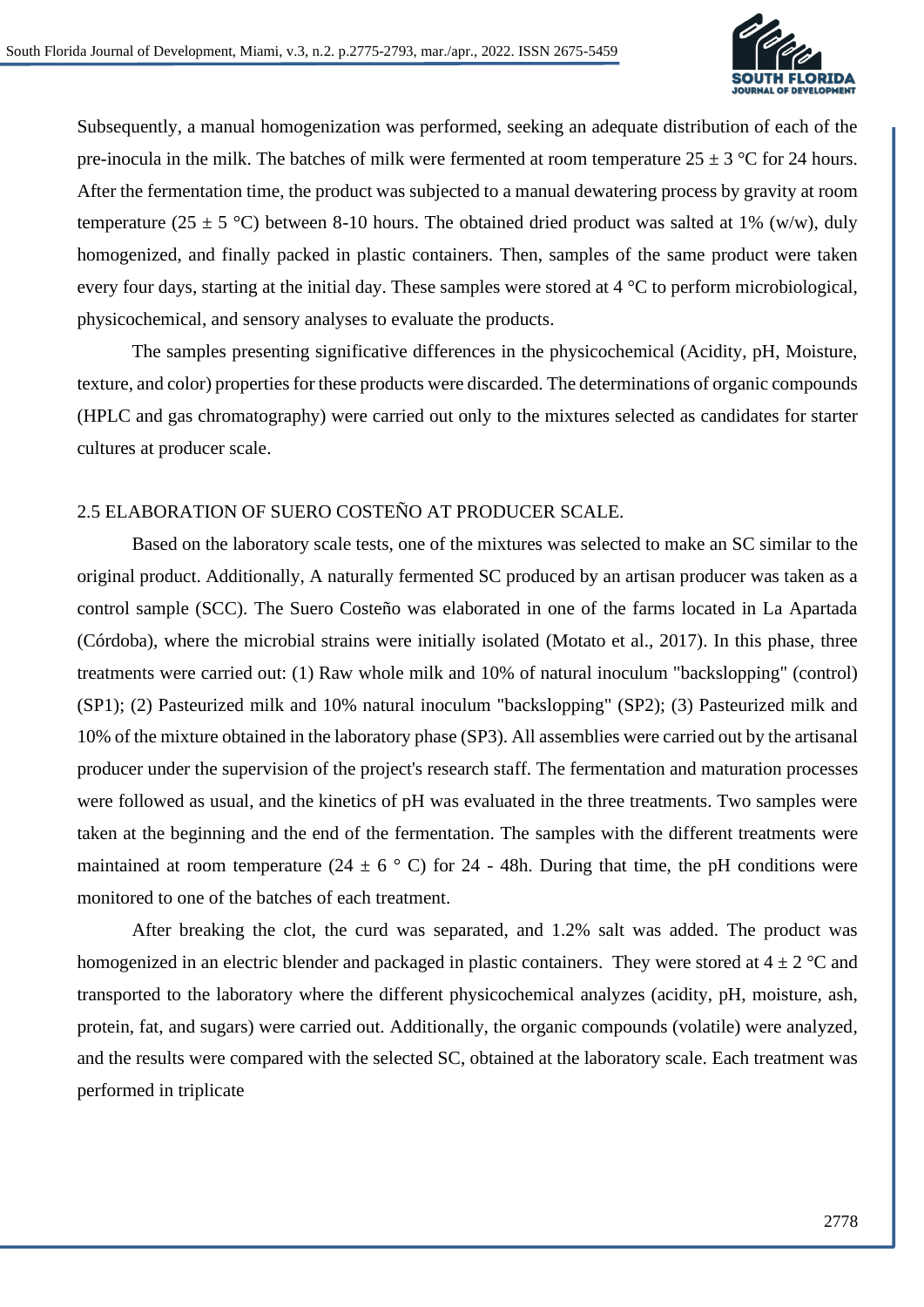

## 2.6 ANALYTICAL TECHNIQUES

*Physicochemical analyzes.* The titratable acidity determination was carried out according to the norm NTC 4978 and was expressed in% of lactic acid (%p/p). The pH, according to the AOAC method 981.12 and the percentage of moisture, was carried out by the AOAC method 925.45.

*Texture profile analysis (TPA).* For this analysis, a TA-XT2i (Stable Micro Systems) texturometer was used, provided with a 50 kg load cell and a 0.5 mm diameter probe. The operating conditions were: pre-test speed 2 mm/s, test speed 10 mm/s, post-test speed 5 mm/s, and time between compression of 2 sec. The size of the container where they were packed was 6.4 cm in diameter and 4.4 cm in height. The TPA parameters were determined from the force (N) versus time (s) graph, supplied by the Texture Expert Exceed software, version 2.54. The parameters elasticity, cohesiveness and resilience (dimensionless) were considered (Valencia et al., 2007).

*Color measurement.* Color measurement was done using the X-Rite portable sphere spectrophotometer (model SP-64), and the D65 illuminant, observer 10°, with included specular, and a 4 mm observation window. The color coordinates CIE-L<sup>\*</sup> a<sup>\*</sup> b<sup>\*</sup> were determined from the reflection spectra of the samples (Valencia et al., 2013). Where the reference parameters  $L*0$ ,  $a*0$ , and  $b*0$  correspond to the standard sample (artisanal SC) of the product under evaluation. Three readings of each sample were made. The results of the polar coordinates of the color were plotted by Rhinoceros 3D software.

*Plate counts of lactic acid bacteria.* It *was performed according* to Motato, 2017, and the result was analyzed by exponential regression with the GraphPad Prism 5.0 software, with which the first order death-rate constant (*Kd*) was determined.

*Sensory analysis.* We included 15 habitual consumers of SC whose ages were between 18 to 40 years of age, which included students and teachers from the School of Microbiology of the University of Antioquia. A descriptive quantitative analysis was used, the scale used was from 1 to 5, with 5 being the most optimal feature of the attribute. The granularity was the only attribute evaluated with a reversed scale (A value of 1 represented a product with lower granularity).

The evaluated attributes were appearance (homogeneity and color), smell (intensity), texture in mouth (creaminess, softness, granularity, and fat), flavor (acid, sweet, spicy, bitter, salty and rancid), and finally, aftertaste (persistence and intensity). Samples were presented to consumers in disposable spoons marked with three-digit random numbers assigned in each test. It should be noted that among the tastings of the samples, each consumer should eat crackers to cleanse their palate.

*Analysis of fatty acid profile by gas chromatography.* This test was performed using a gas chromatograph coupled to masses (GC / MS HP 6890-5972A); with HP-5ms column of 30 m x 0.25 mm x 0.25 um. The analytical conditions were: Injector 220C, splitless mode, Detector 280C, Oven: 40C – 5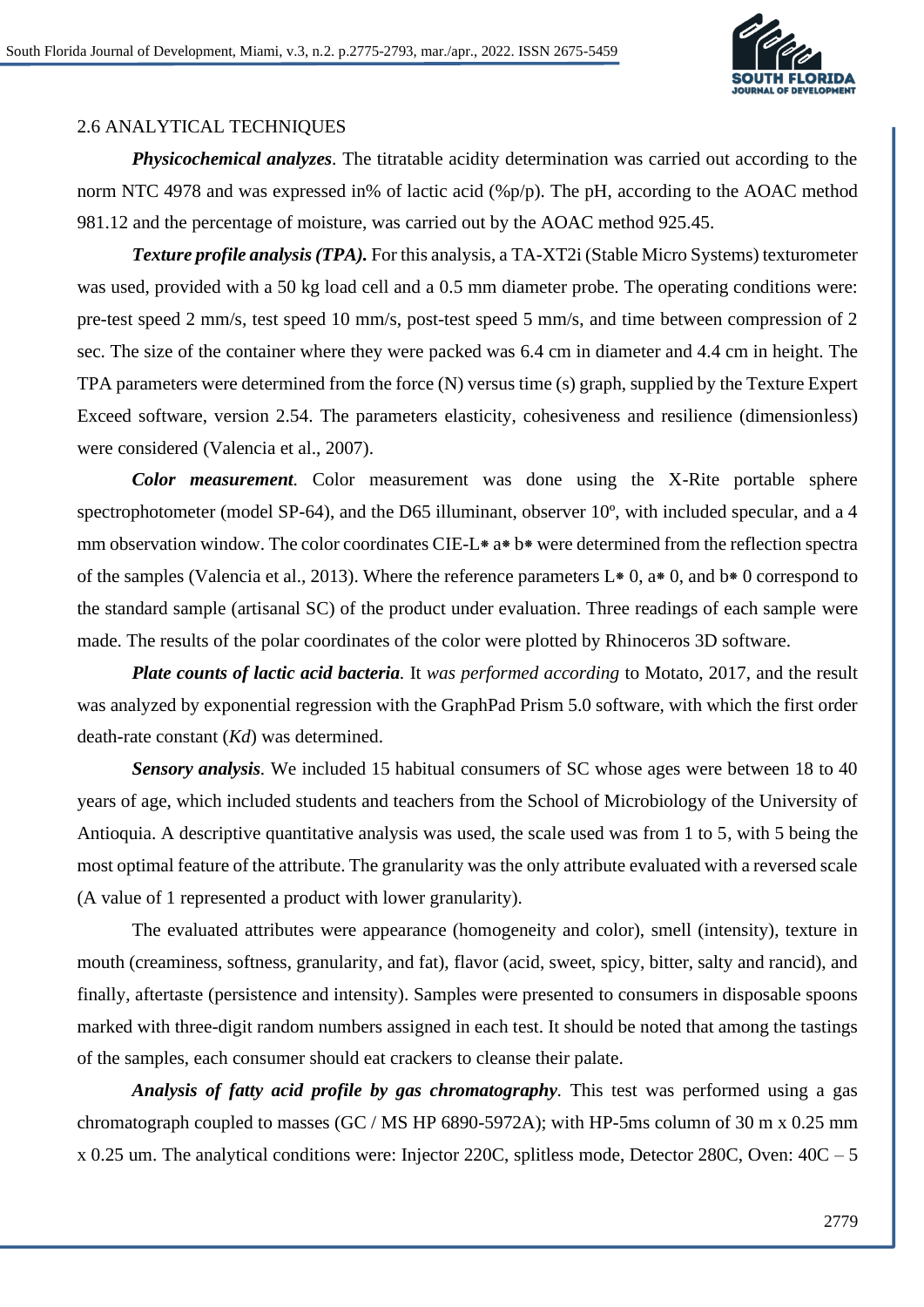

min, 5C/min 60C - 0min, 10C/min 200C – 10 min. Solid-phase microextraction (SPME) and manual injection with 30um fiber coated with polydimethylsiloxane were used to prepare the sample.

#### 2.7 STATISTICAL ANALYSIS

The effect of the acidity of the design of mixtures was analyzed with the statistical package Design Expert 1.0, using ANOVA. The statistical difference between treatments was determined using the 95% standard deviation limits (LSD). The other response variables were analyzed with the GraphPad Prism 5.0 software using 2-way ANOVA and the Bonferroni test to determine a significant difference between treatments.

#### **3 RESULTS**

# 3.1 PHYSICOCHEMICAL ANALYSIS OF SUERO COSTEÑO SAMPLES AT LABORATORY SCALE.

The effects of the different proportions of each strain of LAB in SC production at laboratory scale on acidity are showed (Fig.1). SC samples were significantly different at initial time (p-value  $> 0.05$ ) (Fig. 1A). Acidity is higher when *L. plantarum* is used as an inoculum for SC production, with values of 1.44  $\pm$  0.05% Lactic acid, which is within the reported parameters (> 1.4% Lactic acid) (Acevedo et al., 2012). Additionally, when the inoculum used contains a mixture of *L. plantarum* and *L. lactis*, acidity levels close to 1.4% Lactic acid are also observed. On the other hand, the presence of *S. infantarius* in the inoculum at higher proportions (> 33%) decreased the acidity of the sample at the initial stage of the fermentation process. Even though, *S. infantarius* is characterized as a fast fermenter, when in acidic environments (pH < 5.0) this microorganism's growth seems to be inhibited (Valencia et al., 2018).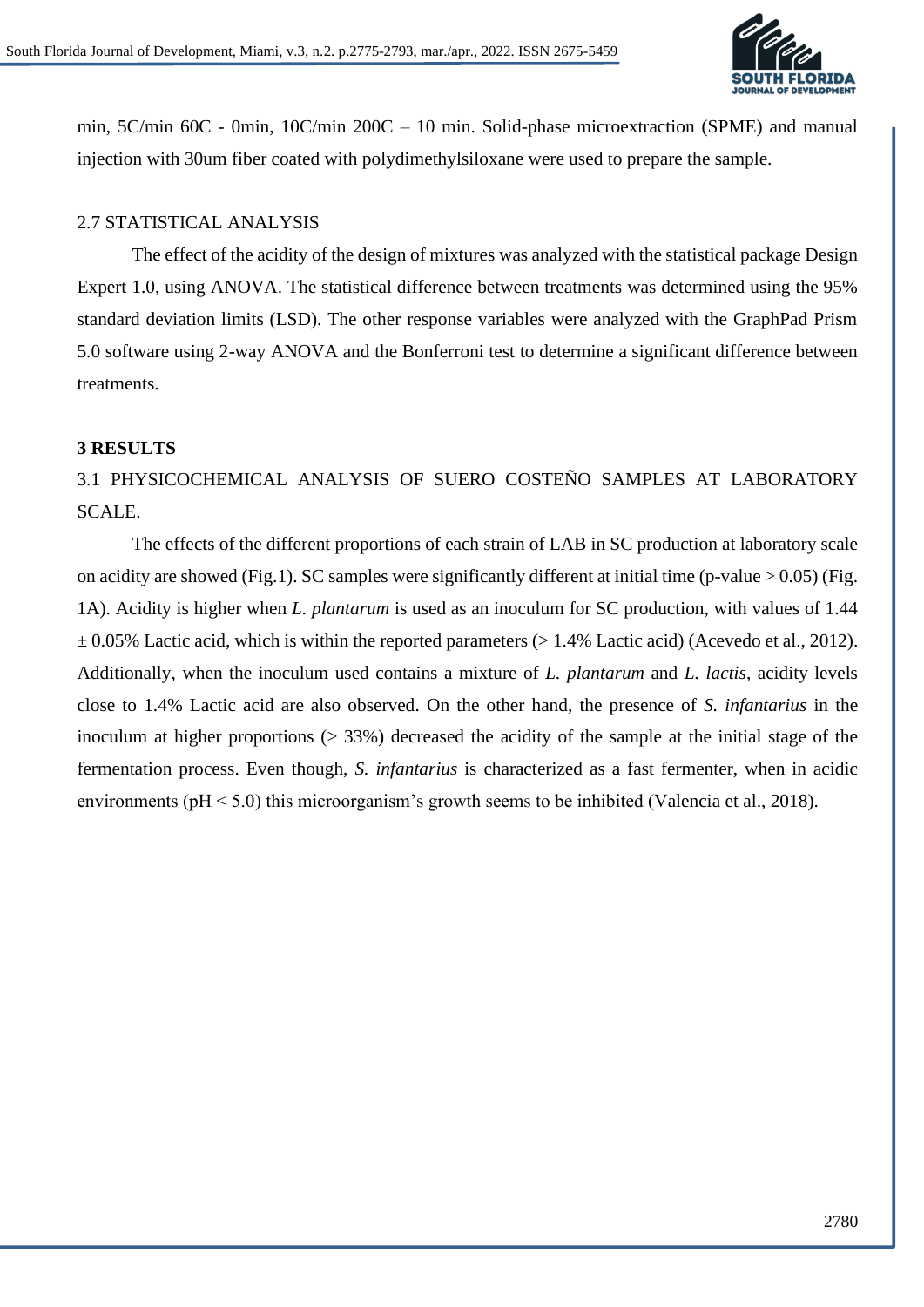



Figure 1. Contour graphs of the acidity for the SC of the mix design with LAB strains, in different storage times. A: t0, B: t4, C: t8 and D: t12.

The sample analysis was performed during the 12 days of storage (Fig.  $1A - D$ ). These analyses indicated that the different treatments had a significant effect in the acidity of the samples, with values ranging between  $1.36 \pm 0.04$  and  $1.70 \pm 0.01\%$  w / w (Figures 1B-D). These values were within the range of values reported for these products (Acevedo et al., 2012). However, the SC inoculated with high proportions of *S. infantarius* did not reach the acid content reported in the literature. *Lactobacillus plantarum* is a microorganism that presents higher tolerance to acidity and acidification capacity (Motato et al., 2017). These characteristics allow it to predominate in adverse conditions. This resistance is critical to compete against other microorganisms, promoting control in the growth of foodborne pathogens (García et al., 2018) (De Bassi et al., 2012). Given that the acidity in a fermented product is one of the main physicochemical parameters that determines its quality, 6 mixtures were pre-selected as possible candidates for obtaining SC at the producer scale (Table 1).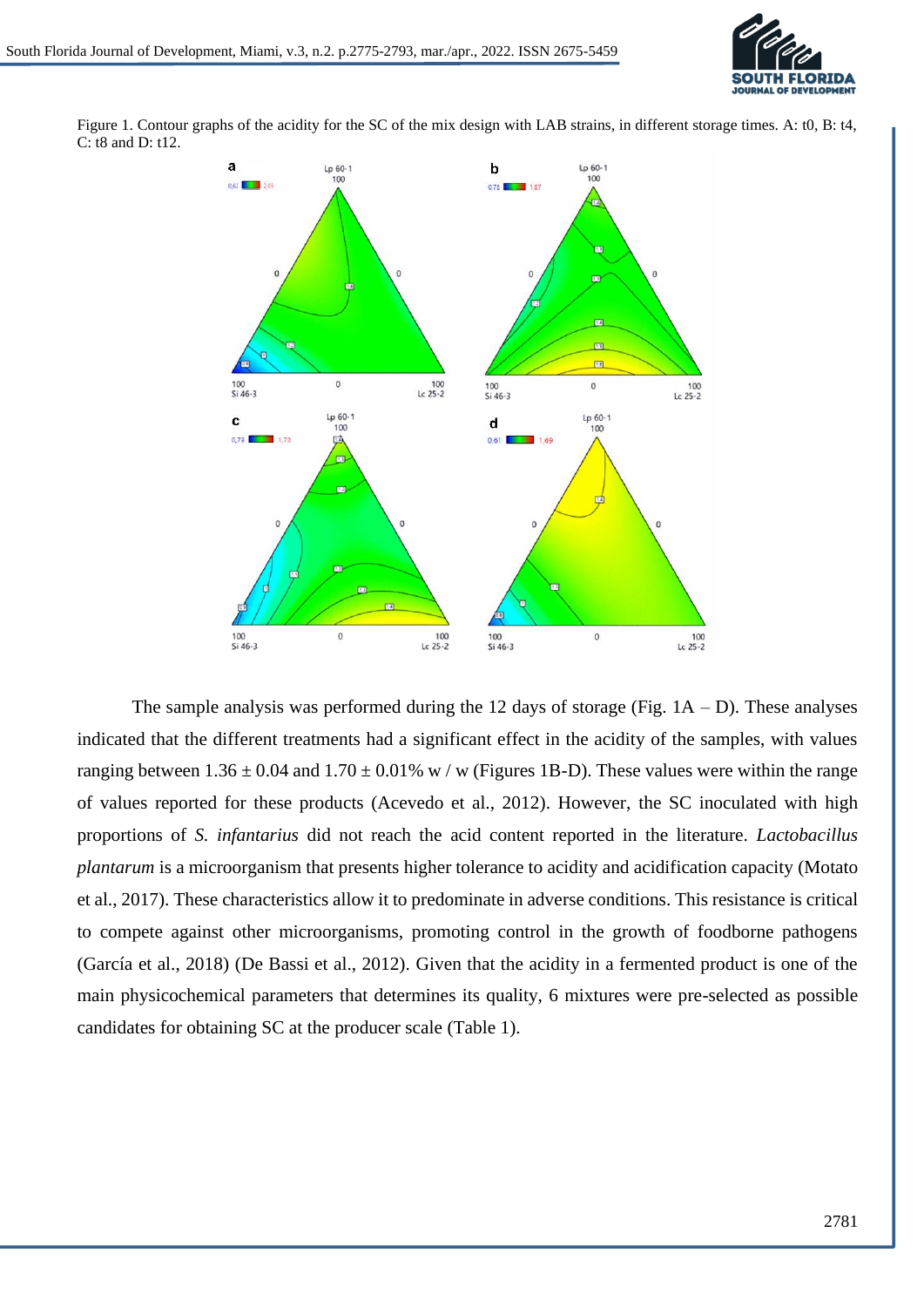

| <b>Mixture</b> | Ratio     |                    |           |
|----------------|-----------|--------------------|-----------|
|                | L.        | S.                 | L. lactis |
|                | plantarum | <i>infantarius</i> |           |
| M3             | 0,5       | 0,5                | 2,0       |
| M <sub>6</sub> | 2,0       | 0,0                | 1,0       |
| M8             | 1,0       | 1,0                | 1,0       |
| M10            | 3,0       | 0,0                | 0,0       |
| M14            | 2,0       | 1,0                | 0,0       |
| M17            | 0,0       | 0.0                | 3,0       |

Table 1. Proportion of LAB present in the inoculum of the SC selected by the acidity criterion.

Regarding pH, all the SCs were below casein's isoelectric point of (pH: 4.6), responsible for the coagulation of the milk, presenting values between 3.9 and 4.5 (Data not shown). These values coincide with the reports of other authors (3.5-4.5) (González et al., 2016), (Batista, 2011).

Moisture analyses on the selected mixtures indicated that neither the time or its interaction with the type of mixture presented significant differences over the moisture. Only the type of mixture showed a significant effect. The minimum moisture value obtained was  $62.6 \pm 5.7\%$  for SC with four days of storage (t4), inoculated with *L. plantarum* and *L. lactis* in a 2: 1 ratio. In contrast, the highest moisture content was presented in SC inoculated with *L. plantarum* and *S. infantarius* in a 2: 1 ratio after eight days of storage. Although this analysis is not a relevant parameter for the selection of the inoculum type, it is evident that the moisture of almost all the products is stable during storage (Fig. 2). Therefore, the samples that presented a more stable moisture content during storage were selected (M6, M8, M10, and M17) for further analyses.





The results of elasticity, cohesiveness, and resilience (TPA) in SC of samples M3, M6, M8, M10, M14, and M17 are shown in Figure 3. These results indicated that the composition of the inoculum for the selected parameters showed significant differences between groups. The sample of SC inoculated in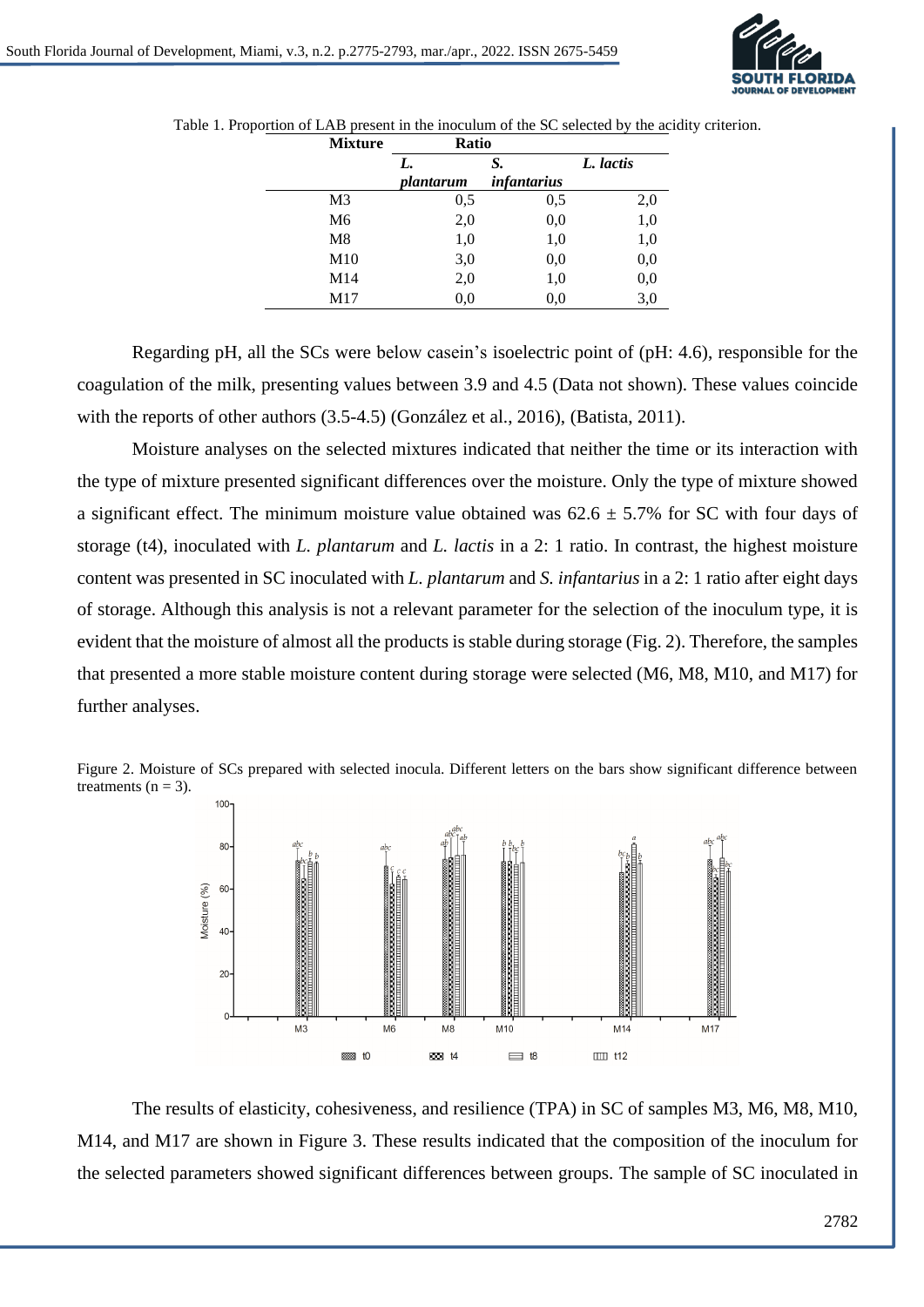

equal proportions of *L. plantarum, S. infantarius, L. lactis* (M8), presented the lowest values of elasticity and cohesiveness  $(0.782 \pm 0.025$  and  $0.481 \pm 0.025$ , respectively) in comparison with the other treatments. The other mixtures presented similar behavior to the control sample. The above, probably due to the interaction of the three microorganisms on the nutritional components of milk, specifically fat and protein. Regarding resilience, there were no significant differences between the mixtures of LAB selected or concerning the controls.

Figure 3. Analysis of the texture parameters of the SC at the initial time (t0), elaborated with the selected inocula. Different letters on the bars show a significant difference between treatments ( $n = 3$ ).



Possibly, the M8 sample had greater competition among the three microorganisms. These microorganisms could present higher enzymatic production, which favor the protein's hydrolysis. The hydrolysis would be reflected in the loss of cohesiveness and adhesiveness.

A rapid drop in the pH stimulates the demineralization of the curd. This demineralization alters the firmness of the dairy products (Morand et al., 2012). In addition, all SC were presented relatively low values in comparison to those obtained in studies of fresh cheeses (Guzmán et al., 2015)(Guzmán et al., 2015)(Guzmán et al., 2015)(Guzmán et al., 2015)(Guzmán et al., 2015)(Guzmán et al., 2015)(Guzmán et al., 2015)(Guzmán et al., 2015)(Guzmán et al., 2015), (Guerrero et al., 2015), (Álvarez et al., 2015), (Acevedo et al., 2015), (Agudelo et al., 2015); what is explained, in the Suero Costeño, for being a product of semi-solid type that conserves a greater moisture. It has been reported that a high moisture content weakens the firmness of the structure due to continuous re-arrangements of the protein network and the distancing of the protein from each other (Guzmán et al., 2015).

The polar coordinate color analysis (Cab\* and hab\*) for the SC samples M6, M10, and M17 presented statistically significant differences (see Fig. 4).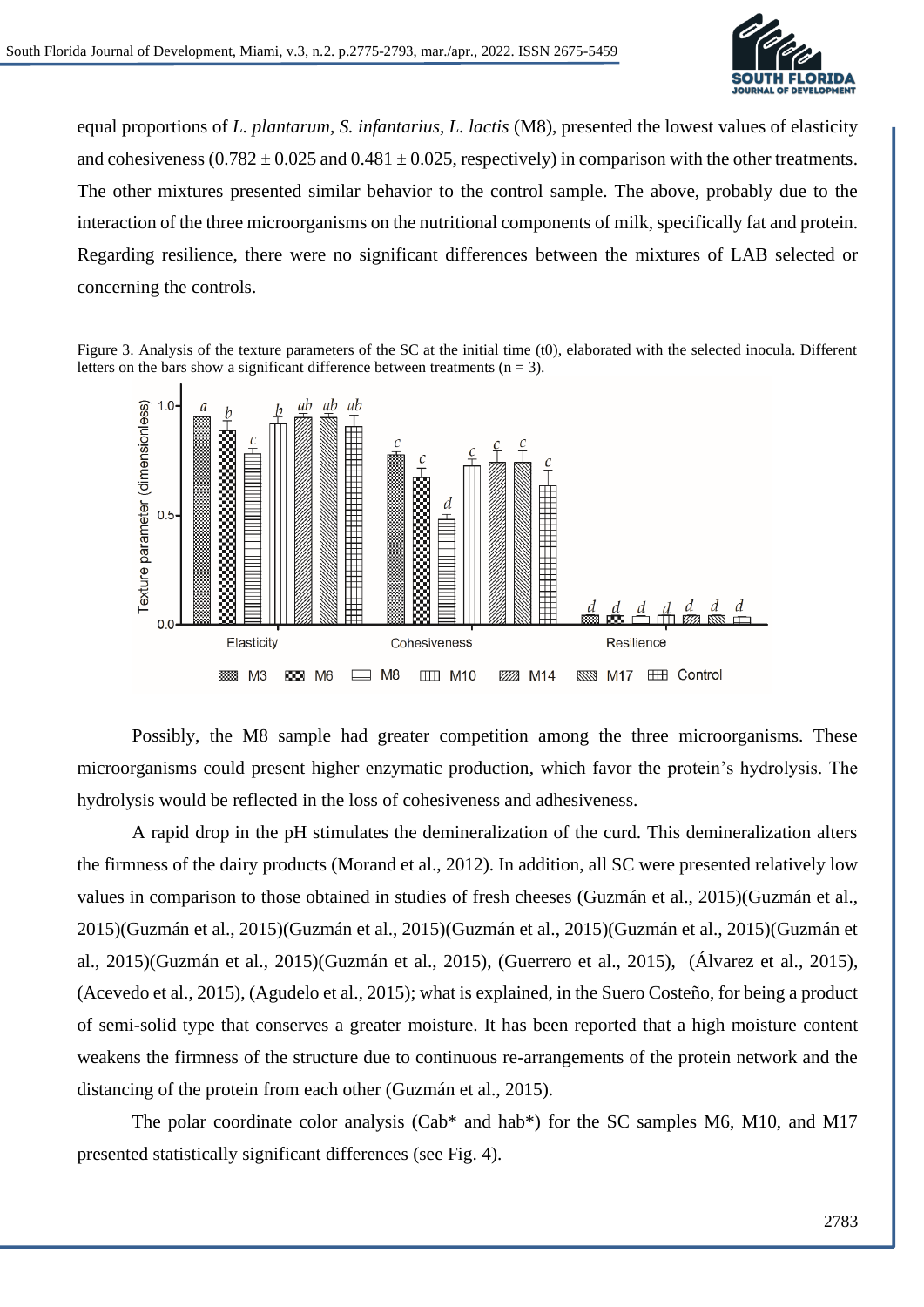

Figure 4. Polar coordinate color (Cab\* and hab\*) of the mixtures of SC selected in the initial time (t0), represented in the



In general, all SC samples show a high luminosity  $(L \rightarrow 76)$ , possibly due to the casein present in the milk that allows the reflection of light. The obtained total color  $(\Delta E)$  values ranged between -0.73 and 0.96, values lower than the value of the visual perception of the human eye (2.0). The chromatic coordinate b \* with ranges between 7.84 and 9.27, showed the presence of yellow tones, possibly attributed to the vitamin B produce by *L. plantarum* (M6 y M10), and it was different to the contribution of carotenoids present in the milk (Table 2).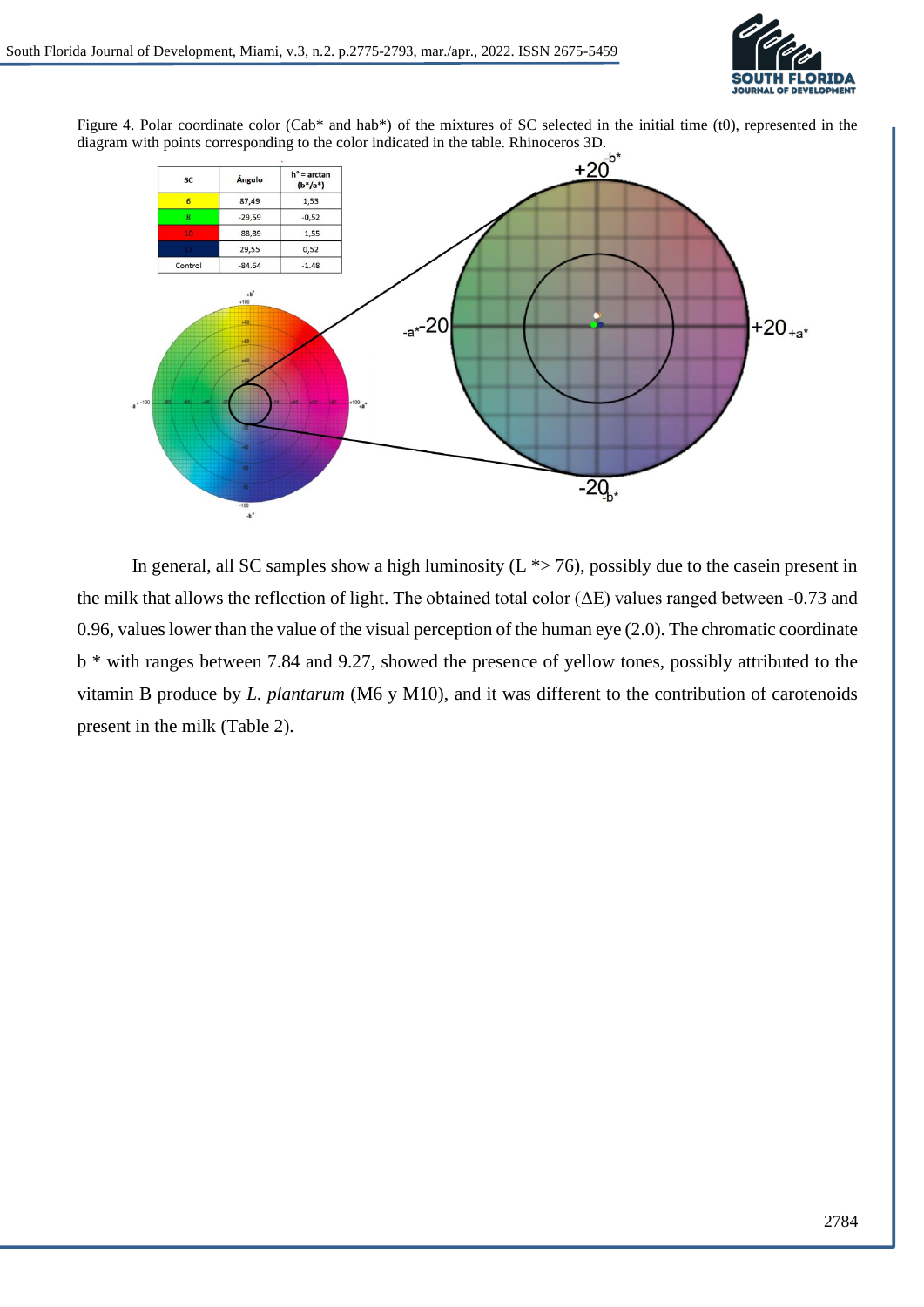

| Compound              | <b>Tr</b> | Relative peak area (%)      |                          |                          |                          |                  |                          |                          |  |
|-----------------------|-----------|-----------------------------|--------------------------|--------------------------|--------------------------|------------------|--------------------------|--------------------------|--|
|                       | (min)     | M <sub>6</sub>              | M8                       | M <sub>10</sub>          | M <sub>17</sub>          | PS <sub>1</sub>  | PS <sub>2</sub>          | PS <sub>3</sub>          |  |
| <b>Alcohols</b>       |           |                             |                          |                          |                          |                  |                          |                          |  |
| 2,3-Butanediol        | 7.3       | $\overline{\phantom{a}}$    | $0.02 \pm 0.01$          | ۰.                       | $0.03 \pm 0.00$          | --               | $\overline{\phantom{m}}$ | $\overline{\phantom{a}}$ |  |
| 1,4-Butanediol        | 11,9      | $\overline{\phantom{a}}$    | $\overline{\phantom{a}}$ | $\overline{\phantom{a}}$ | $\overline{\phantom{a}}$ | ± 0.05<br>0.92   | 0.89<br>± 0.49           | ± 0.27<br>0.76           |  |
| Hexanol               | 9.4       | ± 0.01<br>0.01              | $\overline{\phantom{a}}$ | $0.02 \pm 0.01$          | $3.10 \pm 5.20$          | $-1$             | $\overline{\phantom{a}}$ | $\overline{\phantom{a}}$ |  |
| Furufural alcoho      | 9.4       | $\overline{\phantom{a}}$    | ± 0.01<br>0.01           | $0.02 \pm 0.01$          | $\sim$ $\sim$            | $-1$             | $\overline{\phantom{a}}$ | $\overline{\phantom{a}}$ |  |
| <b>Cetones</b>        |           |                             |                          |                          |                          |                  |                          |                          |  |
| Acetoin               | 5.4       | $0.03 \pm 0.03$             | $\overline{\phantom{a}}$ | $- -$                    | $0.27 \pm 0.17$          |                  | $- -$                    | $\overline{\phantom{a}}$ |  |
| Acetol                | 4.6       | ± 0.00<br>0.01              | $\overline{\phantom{a}}$ | $0.02 \pm 0.03$          | $0.02 \pm 0.03$          | $11.33 \pm 1.53$ | $13.33 \pm 2.31$         | $11.67 \pm 0.58$         |  |
| <b>Acids</b>          |           |                             |                          |                          |                          |                  |                          |                          |  |
| Acetic acid           | 3.7       | $0.03 \pm 0.03$             | $0.09 \pm 0.05$          | $0.04 \pm 0.04$          | ± 0.01<br>0.01           | $9.75 \pm 2.64$  | $6.60 \pm 1.65$          | $6.72 \pm 3.12$          |  |
| Capric acid           | 19,1      | $\overline{\phantom{a}}$    | $4.70 \pm 2.02$          | $1.98 \pm 0.82$          | $\overline{\phantom{a}}$ | $5.12 \pm 2.13$  | $8.65 \pm 2.21$          | $6.32 \pm 3.11$          |  |
| Butyric acid          | 9.0       | $1.73 \pm 1.93$             | $0.02 \pm 0.01$          | $0.01 \pm 0.00$          | $\overline{\phantom{a}}$ | $- -$            | $\overline{\phantom{a}}$ | $\overline{\phantom{a}}$ |  |
| <b>Aldehides</b>      |           |                             |                          |                          |                          |                  |                          |                          |  |
| Acetaldehyde          | 2.0       | $0.10 \pm 0.03$             | $4.26 \pm 7.16$          | $0.20 \pm 0.12$          | ± 0.01<br>0.01           | $12.47 \pm 4.25$ | $18.30 \pm 10.58$        | $13.63 \pm 6.11$         |  |
| Hexanal               |           | $\overline{\phantom{a}}$    | $0.11 \pm 0.08$          | 0.01<br>± 0.01           | $\overline{\phantom{a}}$ | $- -$            | $\overline{\phantom{m}}$ | $\overline{\phantom{a}}$ |  |
| 3-Methyl butanal      |           | ± 0.02<br>0.01              | $\overline{\phantom{a}}$ | $\overline{\phantom{a}}$ | ± 0.00<br>0.01           | $-1$             | $\overline{\phantom{m}}$ | $\overline{\phantom{a}}$ |  |
| Nonanal               | 15.0      | $\mathcal{L}_{\mathcal{F}}$ | $0.04 \pm 0.01$          | $0.03 \pm 0.03$          | $\overline{\phantom{a}}$ | $6.02 \pm 0.53$  | $1.54 \pm 2.67$          | 3.62<br>± 0.00           |  |
| Octanal               | 14.5      | ۰.                          | $0.01 \pm 0.00$          | $\overline{\phantom{a}}$ | $0.02 \pm 0.01$          | $- -$            | $\overline{\phantom{a}}$ | $\sim$ $\sim$            |  |
| Furfural              | 17.2      | ± 0.02<br>0.01              | $0.02 \pm 0.02$          | ± 0.01<br>0.05           | $0.02 \pm 0.00$          | $-1$             | $- -$                    | $\overline{\phantom{a}}$ |  |
| Other compounds       |           |                             |                          |                          |                          |                  |                          |                          |  |
| Vitamin B             | 20.3      | 0.10<br>$±$ 0.15            | $-1$                     | 0.08<br>± 0.09           |                          | 0.02<br>± 0.00   | 0.02<br>± 0.01           | ± 0.01<br>0.02           |  |
| Dimethyl sulfide      | 11.2      | ± 0.01<br>0.01              | $\overline{\phantom{a}}$ |                          | $±$ 0.12<br>0.15         | $±$ 0.11<br>0.37 | ± 0.03<br>0.15           | ± 0.01<br>0.15           |  |
| 2.4-Toluene disc 18.7 |           | $0.02 \pm 0.04$             | ± 0.01<br>0.01           | $0.04 \pm 0.05$          | ± 0.02<br>0.01           | $0.59 \pm 0.23$  | $0.54 \pm 0.15$          | $0.37 \pm 0.09$          |  |

Table 2. Volatile compounds presented from the CS obtained with selected inoculums at laboratory scale (M6, M8, M10, M17) and at producer scale (15L) (PS1, PS2, PS3).

The means and standard errors of the identified compounds are expressed as a percentage of the relative peak areas. The means are derived from three repetition samples.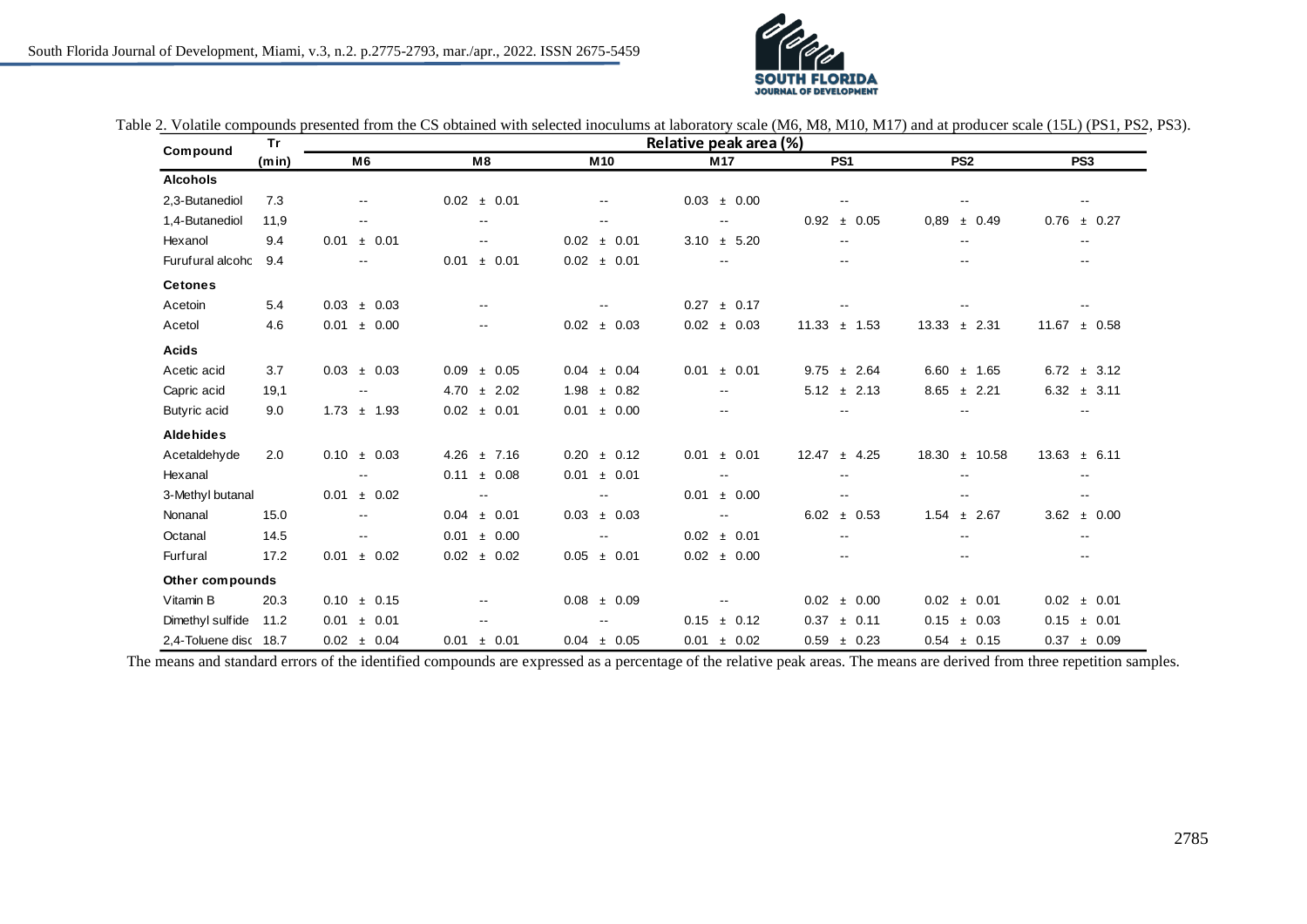

#### 3.2 LAB COUNT IN SUERO COSTEÑO IN LABORATORY SCALE.

Microbial counts were performed during the 12 days of storage (at 4°C) to evaluate the viability of LAB in the selected SC samples (M6, M8, M10, and M17) (Fig. 5). Although all selected samples presented a decrease in the microbial load throughout the storage time, the concentration of LAB was maintained in the order of  $10^6$  CFU / g for day 12. The lowest values of death constant (Kd) were presented in the samples elaborated with a single species of LAB: *L. plantarum* or *L. lactis*, with values of  $-0.216 \pm 0.216$ 0.022 d-1 and  $-0.246 \pm 0.048$  d-1, respectively.

Figure 5. Exponential regression of the LAB count for the SC samples selected in the different storage times.



On the other hand, the SC elaborated with the mixture of both strains of microorganisms in proportion *L plantarum - L. lactis* 2: 1, showed a higher value of Kd: -0.357  $\pm$  0.073 d-1 (M6), indicating that it maintains for a longer time a load of lactic microorganisms. This is an essential characteristic of fermented products to guarantee a sufficient number of viable microorganisms during the product's useful life. Although the M8 sample also presented this characteristic (Kd:  $-0.4610 \pm 0.176$  d-1), it was the only sample in which the most significant difference in texture was identified.

#### 3.3 SENSORY ANALYSIS FOR SC AT LABORATORY SCALE.

The final product sensory analysis of each of the selected SCs and the control are presented in Table 3. For all the treatments, significant differences were obtained between descriptors, the type of mixture. The SC produced with the inoculum of *L. plantarum* and *L. lactis* in a 2: 1 ratio (M6), was the most similar to the control, in terms of homogeneity, smoothness, fatty, sweetness, bitterness, salty, rancidity, persistence and intensity. Therefore, this was selected as the starter inoculum at the producer scale.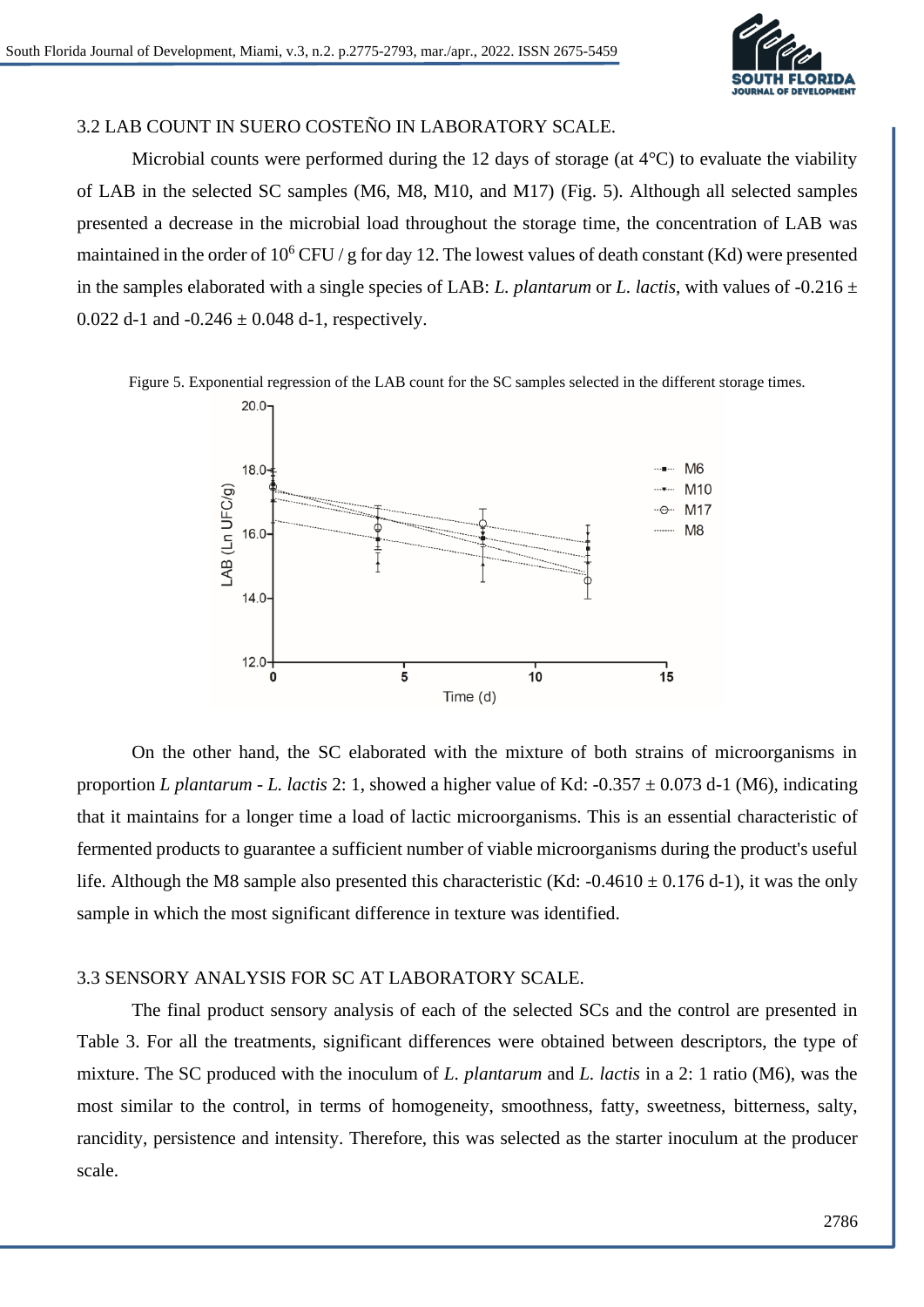

Table 3. Sensory descriptors for the different SC samples selected at the laboratory level.

| <b>Descriptor</b>  | <b>M6</b>            | M8                          | <b>M10</b>                  | M17                | <b>Control</b>             |
|--------------------|----------------------|-----------------------------|-----------------------------|--------------------|----------------------------|
| Homogeneity        | $\pm$ 1.2<br>3.6     | 1.2<br>3.7<br>$+$           | 0.9<br>$3.5^{\circ}$<br>$+$ | $3.5 \pm 1.2$      | $3.5^{\circ}$<br>$\pm$ 1.5 |
| White color        | 1.0<br>3.6<br>$+$    | 3.7<br>1.1<br>$+$           | 0.9<br>3.5<br>$+$           | 3.5<br>1.0<br>$+$  | 0.7<br>4.6<br>$+$          |
| Intensity          | 1.2<br>3.1<br>$+$    | 2.9<br>1.0<br>$\pm$         | 1.0<br>3.1<br>$+$           | $+$ 0.9<br>2.7     | 1.9<br>$+ 0.8$             |
| Creaminess         | $\pm$ 0.7<br>4.2     | $+$ 0.5<br>4.6              | 3.9<br>0.7<br>$+$           | $+ 0.7$<br>4.4     | 1.8<br>$\pm$ 0.8           |
| <b>Smoothness</b>  | 3.8<br>-1.1<br>$+$   | 4.2<br>-1.1<br>$+$          | 0.8<br>3.6<br>$+$           | 3.9<br>0.8<br>$+$  | 4.0<br>$+$ 1.2             |
| <b>Granularity</b> | 1.8<br>$\pm$ 0.8     | 2.3<br>1.5<br>$+$           | 1.0<br>2.3<br>$+$           | 0.9<br>1.5<br>$+$  | 3.3<br>1.2<br>$\pm$        |
| Fatty              | 2.8<br>$\pm$ 1.1     | 1.2<br>2.9<br>$\pm$         | 1.2<br>2.3<br>$+$           | 2.7<br>$\pm$ 1.1   | 3.0<br>$+ 0.8$             |
| Acidity            | $+$ 0.9<br>3.4       | 1.0<br>3.7<br>$\pm$         | 0.7<br>3.4<br>$+$           | 2.9<br>0.7<br>$+$  | 1.8<br>$+$ 0.9             |
| Sweetness          | $+$ 0.4<br>1.4       | 1.9<br>1.2<br>$+$           | 0.9<br>1.5<br>$+$           | $+$ 0.5<br>1.3     | 1.0<br>$+ 0.7$             |
| Spicy              | $\pm$ 0.9<br>1.7     | 1.9<br>1.4<br>$+$           | 1.8<br>1.2<br>$+$           | 1.7<br>$+ 0.8$     | 1.0<br>$\pm$ 0.2           |
| <b>Bitterness</b>  | 1.8<br>1.0<br>$+$    | 2.1<br>1.5<br>$+$           | 1.1<br>1.6<br>$+$           | 1.7<br>0.8<br>$+$  | $+$ 0.6<br>1.6             |
| Salty              | $2.4 \pm 1.2$        | 2.9<br>-1.4<br>$+$          | -1.2<br>2.7<br>$+$          | $+$ 1.0<br>2.4     | 3.0<br>$+$ 1.5             |
| Rancidity          | $1.6 \pm 0.8$        | 1.3<br>1.7<br>$+$           | $+$ 1.0<br>1.7              | 1.4<br>$+$ 0.7     | $\pm$ 0.5<br>1.4           |
| Persistence        | 0.9<br>3.3<br>$+$    | $3.5^{\circ}$<br>0.6<br>$+$ | 0.9<br>3.3<br>$+$           | 3.0<br>-1.1<br>$+$ | 2.8<br>-0.8<br>$+$         |
| Intensity          | 3.2<br>-1.0<br>$\pm$ | 3.1<br>0.9<br>$^{+}$        | 1.2<br>3.2<br>$\pm$         | 2.8<br>0.9<br>$+$  | 2.7<br>-1.1<br>$+$         |

The means and standard errors of the descriptors correspond to a sample size of 17 consumers.

The results of the mixture selection are summarized in Table 4. The mixture 6 (M6) had an inoculum proportion with 66.7% of *L plantarum* and 33.4% of *L. lactis* and was selected to produce SC at a producer scale.

| Table 4. Results of physicochemical tests for the selection of the microorganism mixture. |    |    |    |            |     |     |  |
|-------------------------------------------------------------------------------------------|----|----|----|------------|-----|-----|--|
| Parameter                                                                                 | M3 | M6 | M8 | <b>M10</b> | M14 | M17 |  |
| Acidity                                                                                   |    |    |    |            |     |     |  |
| pH                                                                                        |    |    |    |            |     |     |  |
| Humidity                                                                                  | Х  |    |    |            | х   |     |  |
| Texture                                                                                   |    |    | X  |            |     |     |  |
| Color                                                                                     |    |    |    |            |     | Х   |  |
| Sensory                                                                                   |    |    |    |            |     |     |  |

 $(\checkmark)$  Fulfillment of the characteristic. (X) Non-compliance. (-) Does not apply.

## 3.4 PHYSICOCHEMICAL AND MICROBIOLOGICAL ANALYZES OF SC AT THE PRODUCER SCALE.

A 10% v/v proportion of the selected mixture microorganisms was added to pasteurized whole milk (SP3). This mixture was compared with two controls (SP1 and SP2), as described in the methodology. The pH monitoring indicated that the isoelectric point of the protein was reached at different times according to the treatment used. The SP3 treatment reached the isoelectric point in 11h and 45min, while SP1 reached this point in 4h and 45 min, and SP2 in 6h and 30 min. Probably, these results were due to the effect of pasteurization and inoculum change. This difference in the fermentation time was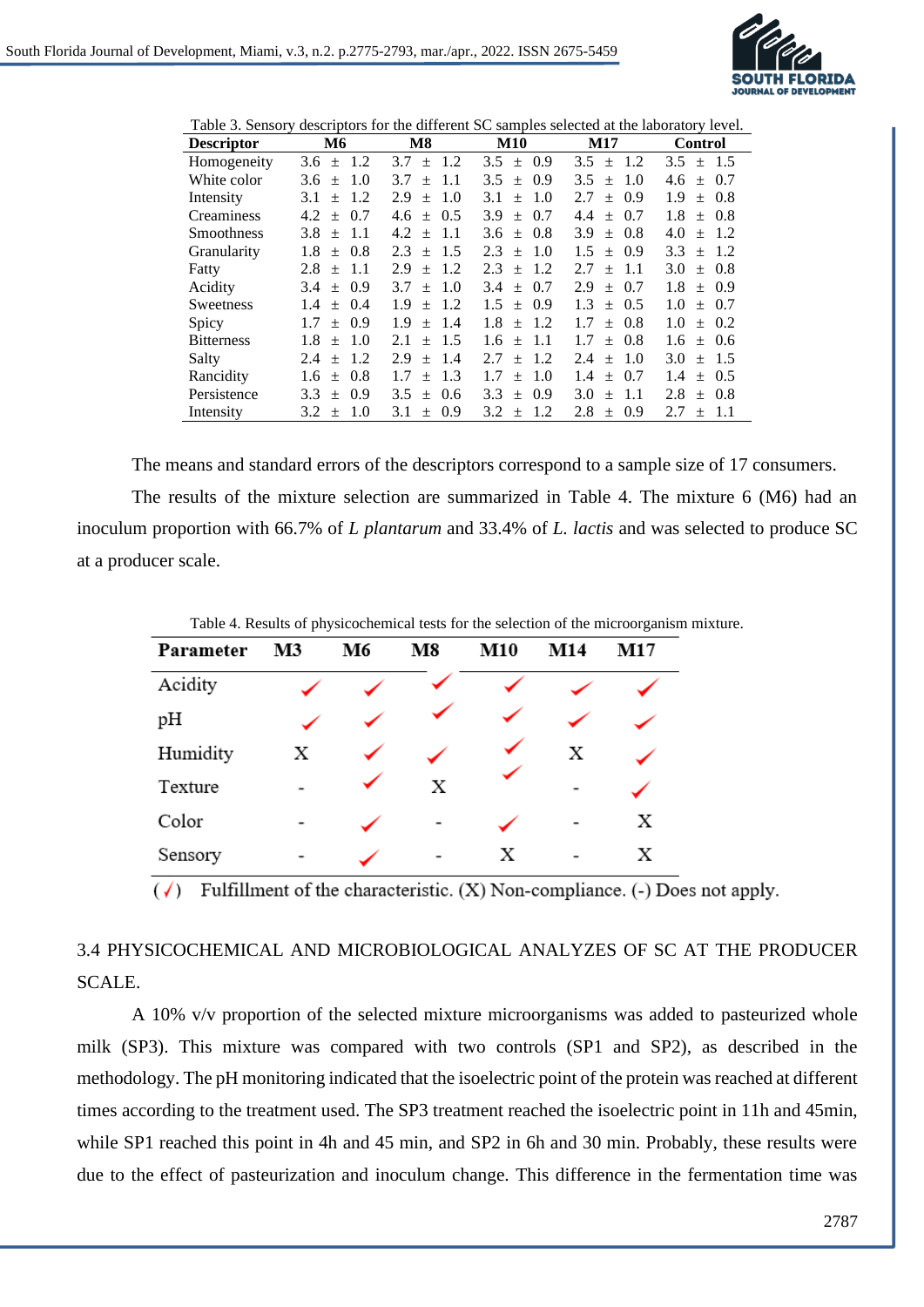

probably due to the lower diversity of microorganisms present by the application of pasteurization. Furthermore, the stress of the cultures caused by the freezing process could also have an impact even if they were individually activated under optimum conditions.

The results of the physicochemical and microbiological analysis of the three treatments of SC, showed that the SP3 sample did not present significant differences in the moisture or in the acidity, with respect to the controls (SP1 and SP2) (Fig. 6). Regarding the LAB count, it was observed that the SC, prepared with the selected starter inoculum (SP3) showed a significantly higher microbial load in the final product  $(1.66x10^7 \pm 7.35x10^6 \text{ CFU/g})$ , compared to the treatments SP1 and pasteurized SP2.

Figure 6. Moisture, acidity, and LAB counts of the SC at the producer scale. The bars marked with \*, indicate significant difference with 95% ( $n = 3$ ).



## 3.5 VOLATILE COMPOUNDS OF SC ELABORATED AT LABORATORY LEVEL VS PRODUCER LEVEL.

The main volatile compounds of the SC elaborated in the different work scales: M6, M8, M10, M17, PS1, PS2, PS3 are presented in Table 2. A total of 18 volatile compounds were identified by GC-MS and classified into five functional groups: alcohols (4), ketones (2), acids (3), aldehydes (6) and other compounds (3). The samples elaborated at laboratory scale had a higher number of volatile compounds; between 11 and 12 compounds that varied according to the type of proportion of microorganisms used. Even though, laboratory tested mixtures yielded a higher diversity on volatile compounds in their products than the producer scale samples, the concentration of these compounds was less than the ones obtained for SP1, SP2 and SP3.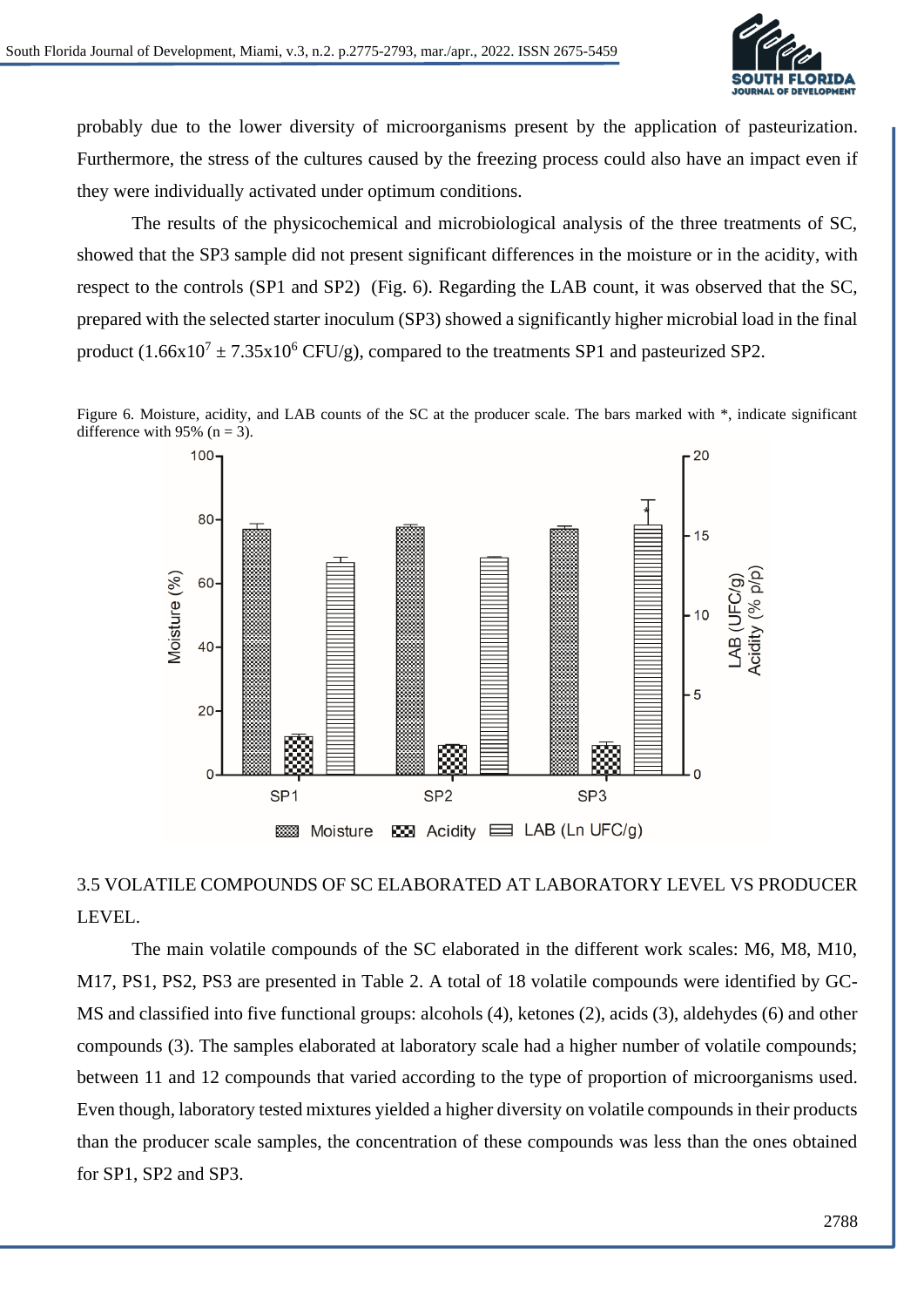

Aldehydes were the most varied compounds in the SC samples at the laboratory level (0.1 and 4.4%). However, the highest proportions were found in the SC of the producer (17.2 - 19.8%), whose main compounds were acetaldehyde and nonanal. On the other hand, among the mixtures, the highest production of acetaldehyde was presented by mixture 8, which was the one with the highest proportion of *S. infantarius*. This concurs with reports indicating that *S. thermophilus* is the producer of formate, acetaldehyde and diacetyl (Uriot et al., 2017), characteristics that could coincide because they are of the same genus. Ketones were the least varied compounds (2) and were present in almost all SC evaluated (0.02 and 13.3%), except for M8, a mixture characterized by the presence of the 3 microorganisms in equal proportion.

Diacetyl, acetoin and 2,3-butylene glycol are well-known compounds in the dairy industry (Bojanić Rašović, 2017). For the synthesis of these metabolites, an excess of pyruvic acid is required, which is generated by the co-metabolism of citric acid present naturally in milk (Farelo de la Hoz, 2002) (Shepard et al., 2013). The yoghurt flavor of certain products is considered as a defect and is produced by the acetaldehyde defect that can be corrected thanks to the use of *Lactococcus* species, which has the ability to reduce acetaldehyde to ethanol. However, microorganisms with alcohol dehydrogenase, by accumulating ethanol, favor the production of large quantities of ethyl-esters, which characterize fruity flavors, considered a defect in most dairy products (Ruales, 2012) (Capozzi et al., 2017).

Finally, the selected mixture at laboratory scale *(L. plantarum* 66.7% and *L. lactis* 33.3%) (M6) was related to compounds that provide health effects such as vitamin B. This factor adds value to the selection of this mixture for its usage at producer scale. However, this characteristic at the producer scale did not yielded higher concentrations in comparison to the controls SP1 and SP2. Probably, this result was due to the less controlled conditions of the process that promote the contamination with contaminant microbiota that takes advantage of indispensable nutrients for its growth such as vitamin B.

#### **4 CONCLUSIONS**

The behavior of the selected ferment allowed to obtain Suero Costeño similar to that elaborated by the producer under its environmental conditions (artisan type). In addition, this ferment (*Lactobacillus plantarum* 66% and *Lactococcus lactis* 33%) complied with the physicochemical and organoleptic characteristics of the original artisanal product and can be used as a starter culture.

Furthermore, design of mixtures is a useful tool to visualize the effect of different proportions of microorganisms to elaborate a fermented product. This based on the fact that, the results of the physicochemical characteristics of the mixtures with different proportions of three microorganisms (*L plantarum, St. Infantarius* and *L. lactis)* were decisive in selecting a mixture that would provide the characteristics most similar to those of SC elaborated in a traditional manner.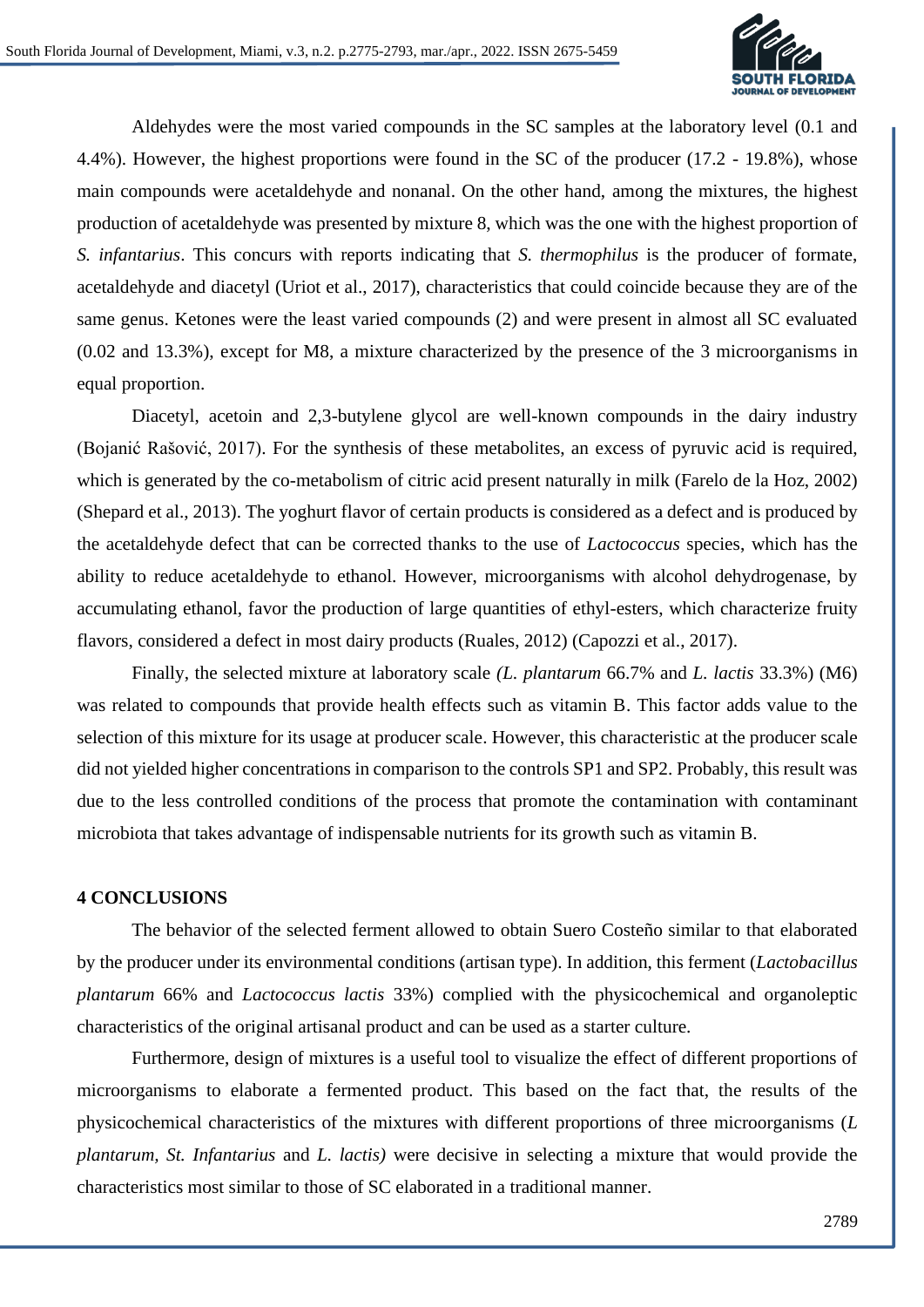

## **ACKNOWLEDGMENTS**

This research was supported by Colciencias (No 888/2015), Laboratories of: Control and Quality and Dairy Products of the National University of Medellín, Dairy Products of the University of Antioquia and water analysis, Corporación Autónoma Regional de las Cuencas de los Ríos Negro y Nare (Cornare), Antioquia, to the engineer Juan David Echeverri-Ruiz and the artisan producers.

## **CONFLICT OF INTEREST**

All authors declared no conflict of interest.

## **DATA AVAILABILITY STATEMENT**

The [THE DATA USED TO BUILD GRAPHICS AND STATISTICAL ANALYSIS] used to support the findings of this study are available from the corresponding author upon request.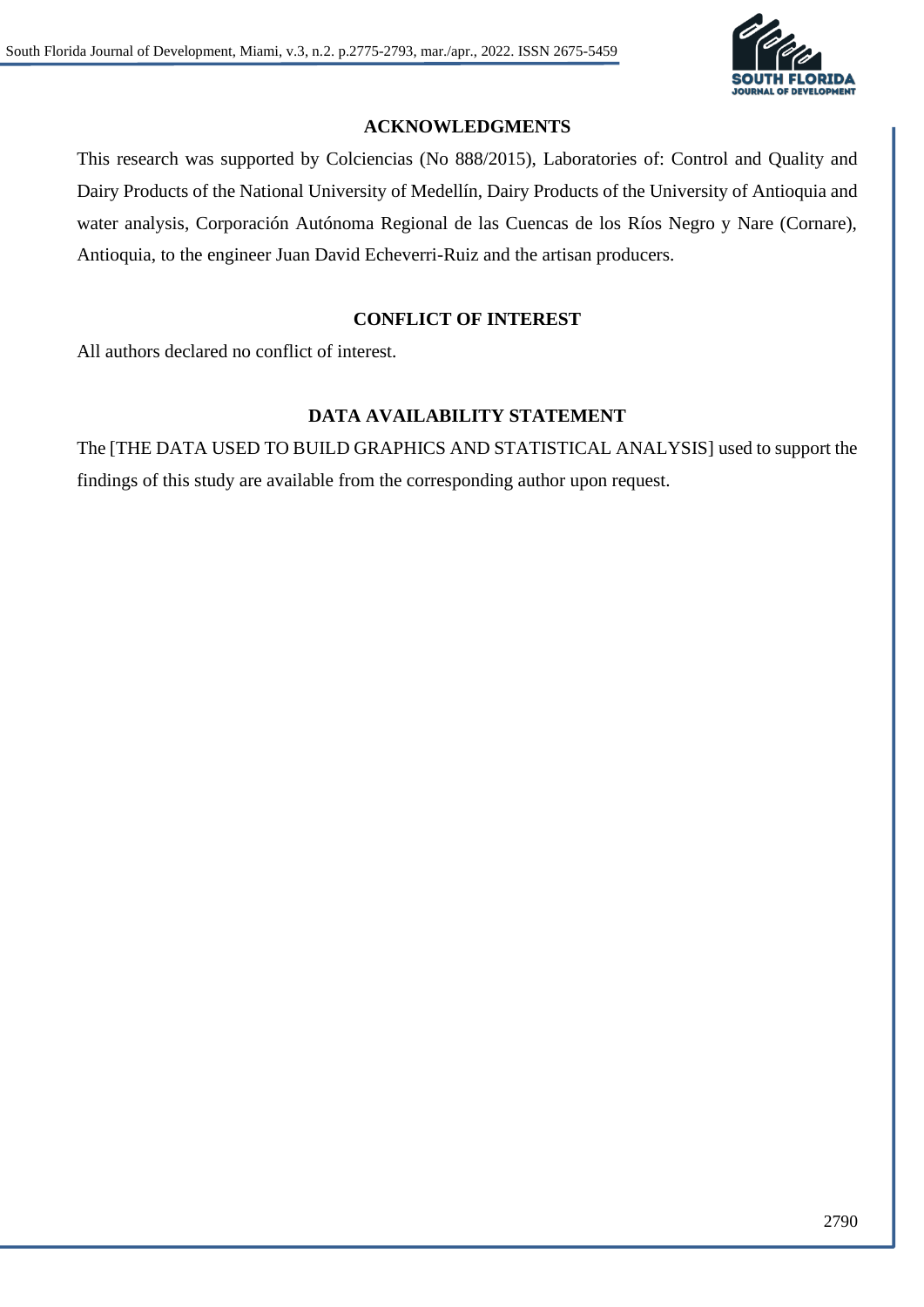

#### **REFERENCES**

Acevedo, D., Guzmán, L., Rodríguez, A., 2013. Fermentation Kinetics for the Production of Suero Costeño. Rev. U.D.C.A. Actual. Divulg. Científica 16, 427–433.

Acevedo, D., Jaimes, J.D.C., Espitia, C.R., 2015. Effect of the Addition of Whey to Kneaded Coastal Cheese. Inf. Tecnológica 26, 11–16. https://doi.org/10.4067/S0718-07642015000200003

Acevedo, D., Rodríguez, A., Fernández, A., 2012. Low amplitude oscillatory determinations of the "Suero costeño". Rev. U.D.C.A Act. Div. Cient 15, 219–225. https://doi.org/https://revistas.udca.edu.co/index.php/ruadc/article/view/819

Agudelo, J., Sepúlveda, J.U., Restrepo, D.A., 2015. Effect of the addition of two types of starches on the textural properties of Analog Cheese. Rev. Fac. Nac. Agron. Medellín 68, 7545–7555. https://doi.org/10.15446/rfnam.v68n1.47843

Álvarez, M., Iriondo de Hond, M., Mancho, C., 2015. Sensory characterization of Madrid cheeses. Differences in sensory perception and usefulness of sensory analysis for the description of the texture properties of cheeses. XVI Jornadas sobre Prod. Anim. II, 651–653.

Batista, K., 2011. Evaluation and physicochemical and microbiological characterization of the Suero Costeño prepared in the municipality of Turbaco, Arjona and Carmen de Bolívar. Universidad de Cartagena.

Bojanić Rašović, M., 2017. Potential of indigenous lactobacilli as starter culture in dairy products. Acta Period. Technol. 48, 39–52. https://doi.org/10.2298/APT1748039B

Capozzi, V., Fragasso, M., Romaniello, R., Berbegal, C., Russo, P., Spano, G., 2017. Spontaneous Food Fermentations and Potential Risks for Human Health. Fermentation 3, 49. https://doi.org/10.3390/fermentation3040049

Chams, L., Cury, K., Aguas, Y., 2012. Microbiological evaluation of Suero costeño and hygienic evaluation at points of sale in Montería, Córdoba. Rev. Colomb. Cienc. Anim. 4, 344–352. https://doi.org/https://doi.org/10.24188/recia.v4.n2.2012.215

Cueto, C., García, D., Garcés, F., Cruz, J., 2007. Preliminary studies on the microbiological characterization of lactic acid bacteria in suero costeño, a Colombian traditional fermented milk product. Rev. Latinoam. Microbiol. 49, 12–18.

De Bassi, L.G., Ferreira, G.C.C., Da Silva, A.S., Sivieri, K., Aragon-Alegro, L.C., Costa, M.D.R., 2012. Evaluation of physicochemical, microbiological and sensorial characteristics of fermented milk beverages with buttermilk addition. Int. J. Dairy Technol. 65, 282–286. https://doi.org/10.1111/j.1471- 0307.2011.00764.x

Eisenbrand, G., Engel, K.-H., Fink-Gremmels, J., Hengstler, J.G., Hofmann, T., Joost, H.-G., Knorr, D., Knudsen, I., Kulling, S., Marko, D., Matissek, R., Rietjens, I., Schlatter, J., Schreier, P., Schrenk, D., Steinberg, P., Vogel, R., 2010. Microbial food cultures, DFG Senate Commission on Food Safety.

Farelo de la Hoz, H.D., 2002. Microbiological characterization and physical-chemical parameters related to the fermentation process of "Suero costeño" as the final product made in the Dificil Ariguaní. Universidad de la Sabana. https://doi.org/https://intellectum.unisabana.edu.co/handle/10818/5109

García, J.P., Gil, J., Botero, S., Valencia, F., 2018. Growth control of Listeria monocytogenes in co-culture with Lactobacillus plantarum. Rev. Colomb. Biotecnol. 2, 68–77.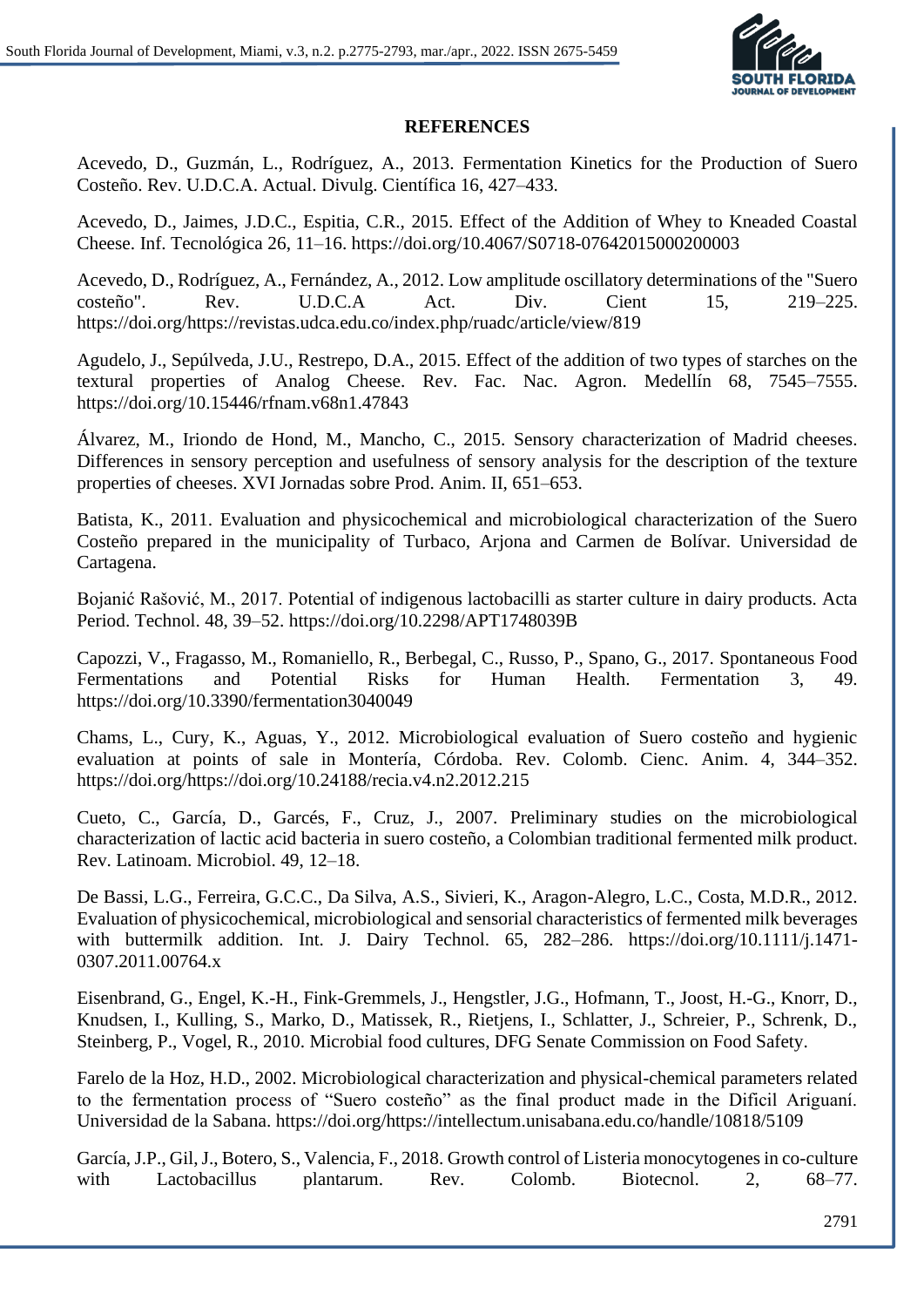

https://doi.org/10.15446/rev.colomb.biote.v20n2.77064 RESUMEN

González, K., Colina, J., Tirado, D., Acevedo, D., Torres, R., 2016. Physicochemical characterization of the Suero costeño of the municipalities Magangué, Mahates, Malagana-Bolívar, Colombia. Res. Gate. 101-103.

Granados, C., Acevedo, D., Torres, R., 2012. Quality of milk and Suero costeño from Turbaco, Arjona and Carmen de bolívar municipalities of Colombia. Rev. Lasallista Investig. 9, 132–137. https://doi.org/10.21897/rmvz.332

Guerrero, C., Salas, W., Baldeón, E., 2015. Instrumental evaluation of cheese texture made with concentrated ultrafiltration serum. Rev. la Soc. química delPerú. 81, 273–282.

Guzmán, L.E., Tejada, C., De La Ossa M, Y.J., Rivera, C., 2015. Comparative analysis of texture profiles of fresh goat and cow's milk cheeses. Biotecnol. en el Sect. Agropecu. y Agroindustrial 13, 139–147. https://doi.org/10.18684/BSAA(13)139-147

Hati, S., Mandal, S., Prajapati, J., 2013. Novel Starters for Value Added Fermented Dairy Products. Curr. Res. Nutr. Food Sci. J. 1, 83–91. https://doi.org/10.12944/CRNFSJ.1.1.09

Motato, K.E., Milani, C., Ventura, M., Valencia, F.E., Ruas-Madiedo, P., Delgado, S., 2017. Bacterial diversity of the Colombian fermented milk "Suero Costeño" assessed by culturing and high-throughput sequencing and DGGE analysis of 16S rRNA gene amplicons. Food Microbiol. 68, 129–136. https://doi.org/10.1016/j.fm.2017.07.011

Puente, E.J., Romero, R., Rodríguez, M.I., Trejo, H.A., 2015. Application of mix design in the food industry. Cult. Científica y Tecnológica 12, 140–151.

Quigley, E., 2019. Prebiotics and Probiotics in Digestive Health. Clin. Gastroenterol. Hepatol. 17, 333– 334. https://doi.org/10.1016/j.cgh.2018.09.028.

Ruales, B.V., 2012. Monitoring of the production of the aroma of yogurt during lactic acid fermentation through electronic nose and sensory evaluation. Universidad Nacional de Colombia. https://doi.org/http://www.bdigital.unal.edu.co/7570/

Salamanca, G., Reyes, L., Osorio, M., Rodríguez, N., 2015. Experimental design of mixtures as a tool for the optimization of mango milk cream. Rev. Colomb. Investig. Agroindustriales 2, 7–11. https://doi.org/10.1177/0731684408102834

Shepard, L., Miracle, R.E., Leksrisompong, P., Drake, M.A., 2013. Relating sensory and chemical properties of sour cream to consumer acceptance. J. Dairy Sci. 96, 5435–5454. https://doi.org/10.3168/jds.2012-6317

Simanca, M., Arteaga, M., Pérez, Y., Soto, M., Salcedo, J., 2010. Characterization and study of spontaneous fermentation of Suero costeño produced in Montería. Rev. MVZ Cordoba 15, 1944–1953. https://doi.org/10.21897/rmvz.332

Talon, R., Zagorec, M., 2017. Special Issue: Beneficial Microorganisms for Food Manufacturing— Fermented and Biopreserved Foods and Beverages. Microorganisms 5, 1–2. https://doi.org/10.3390/microorganisms5040071

Uriot, O., Denis, S., Junjua, M., Roussel, Y., Dary-Mourot, A., Blanquet-Diot, S., 2017. Streptococcus thermophilus: From yogurt starter to a new promising probiotic candidate? J. Funct. Foods 37, 74–89. https://doi.org/10.1016/j.jff.2017.07.038